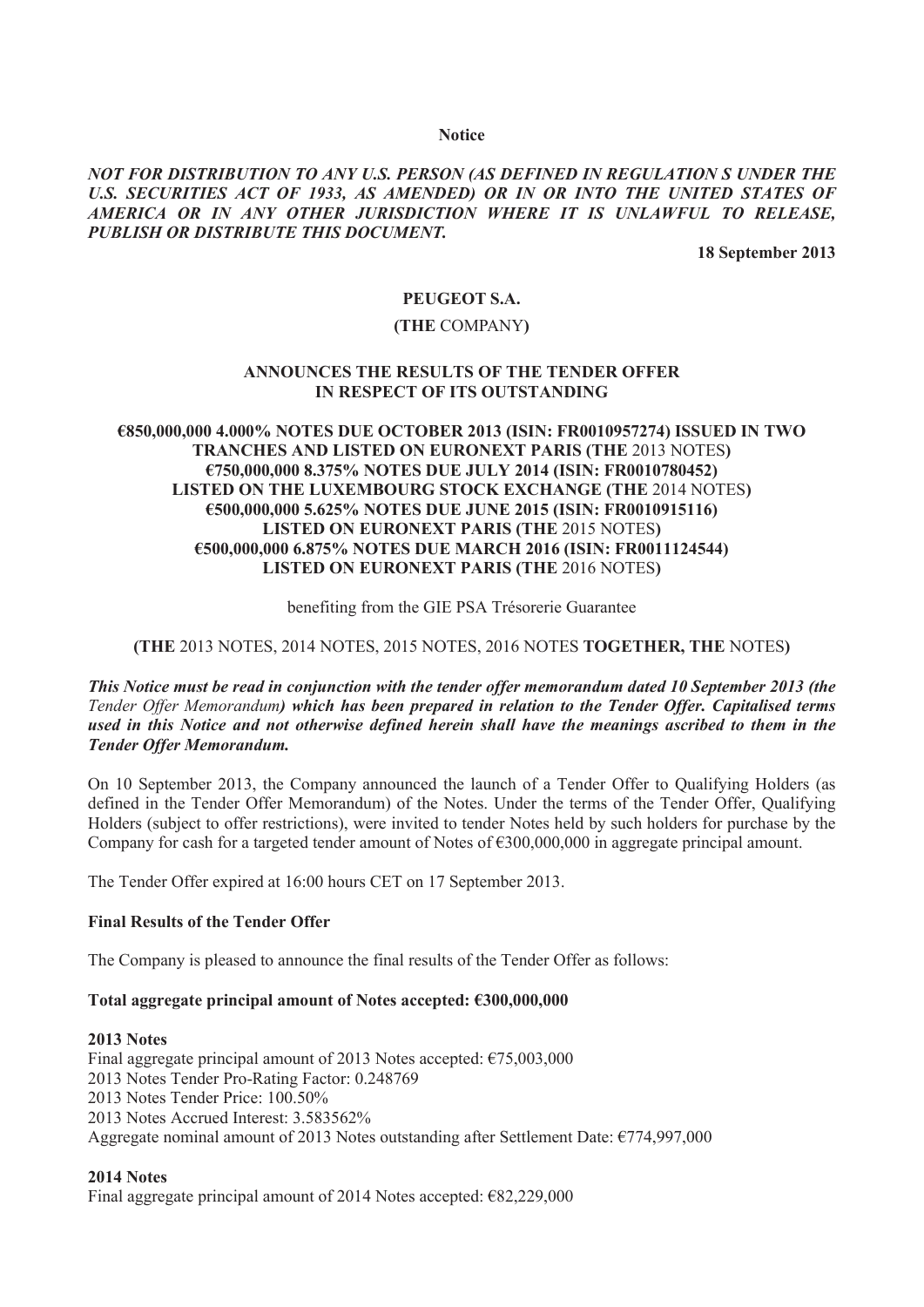2014 Notes Tender Pro-Rating Factor: 0.469990 2014 Notes Tender Price: 105.60% 2014 Notes Accrued Interest: 1.537329% Aggregate nominal amount of 2014 Notes outstanding after Settlement Date: €667,771,000

## **2015 Notes**

Final aggregate principal amount of 2015 Notes accepted: €40,000,000 2015 Notes Tender Pro-Rating Factor: 0.523799 2015 Notes Tender Price: 105.60% 2015 Notes Accrued Interest: 1.279110% Aggregate nominal amount of 2015 Notes outstanding after Settlement Date: €460,000,000

## **2016 Notes**

Final aggregate principal amount of 2016 Notes accepted:  $€102,768,000$ 2016 Notes Tender Pro-Rating Factor: accepted in full 2016 Notes Tender Price: 107.90% 2016 Notes Accrued Interest: 3.277397% Aggregate nominal amount of 2016 Notes outstanding after Settlement Date: €397,232,000

## **Settlement**

The Settlement Date for the Tender Offer shall be 20 September 2013. All sales pursuant to the Tender Offer will settle through the normal procedures of Euroclear France, Euroclear and Clearstream, Luxembourg. On the Settlement Date, the Company shall pay or procure the payment of, to each Qualifying Holder which has validly submitted an Offer to Sell by the Expiration Time on the Expiration Date, an amount in cash equal to the relevant Tender Consideration in respect of the principal amount of the 2013 Notes, 2014 Notes, 2015 Notes and/or 2016 Notes validly tendered and delivered by such Qualifying Holder and accepted for purchase by the Company.

Payment of the relevant Tender Consideration, by or on behalf of the Company shall fully and finally discharge its obligations to the relevant Qualifying Holders in respect of the Notes validly tendered and delivered and accepted for purchase by the Company pursuant to the Tender Offer. Under no circumstances will any additional interest be payable by the Company to a Qualifying Holder due to any delay in the transmission of funds from the relevant Clearing System or any other intermediary with respect to such Notes of that Qualifying Holder.

Notes purchased by the Company pursuant to the Tender Offer will be cancelled and will not be re-issued or re-sold.

Notes which have not been validly submitted and accepted for purchase pursuant to the Tender Offer will remain outstanding after the Settlement Date and will continue to benefit from the GIE PSA Trésorerie Guarantee in accordance with its terms.

Any charges, costs and expenses charged by any Qualifying Holder's Intermediary shall be borne by such Qualifying Holder.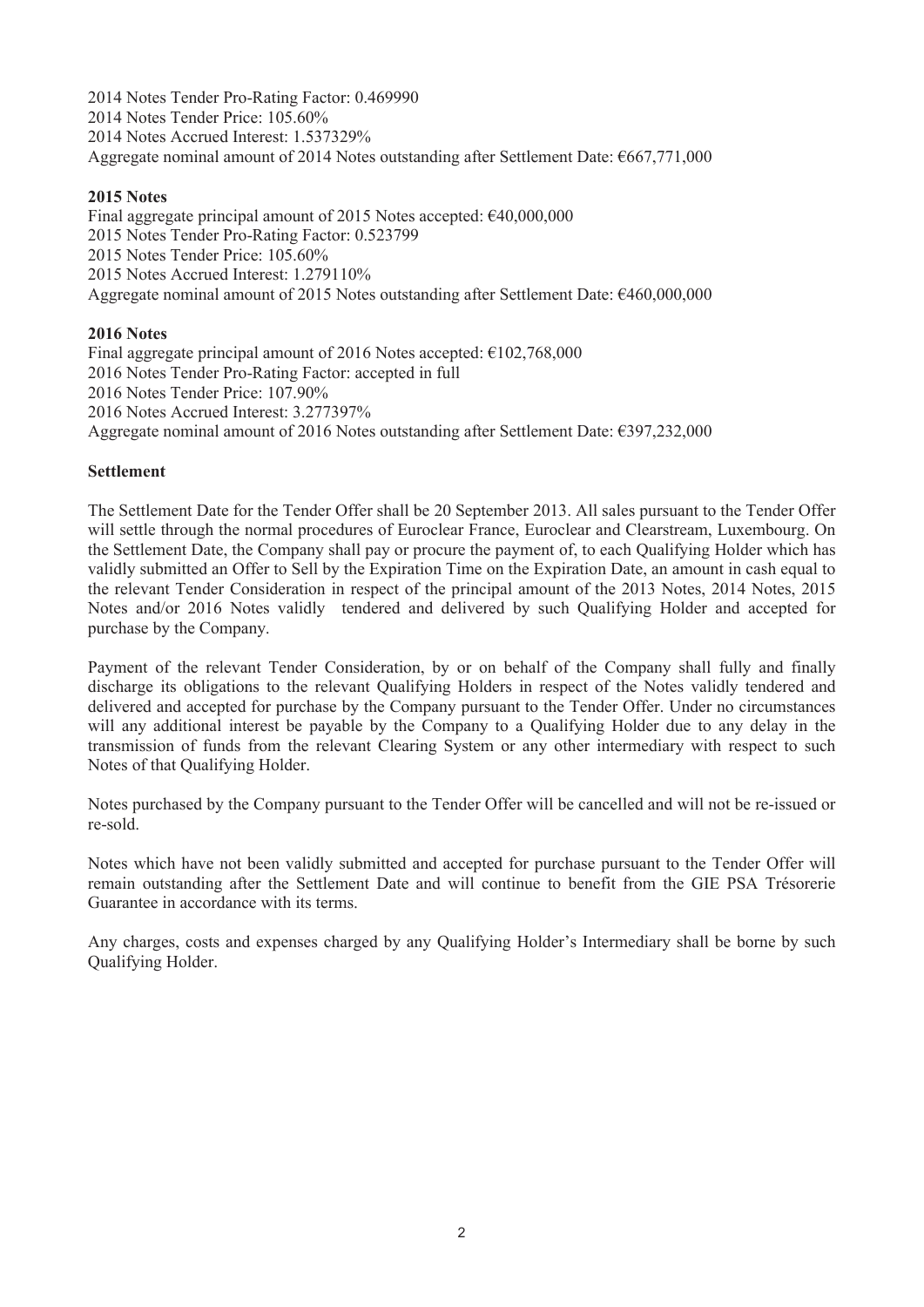## **Contact Information**

The Dealer Managers of the Tender Offer are:

#### **Dealer Managers**

### **Joint Lead Dealer Managers**

## **BNP PARIBAS**

10 Harewood Avenue London NW1 6AA United Kingdom

Attn: Liability Management Group Tel: +44 20 7595 8668 Fax: +44 207 595 5095 Email: liability.management@bnpparibas.com

## **HSBC Bank plc**

8 Canada Square London E14 5HQ United Kingdom

Attn: Liability Management Tel: +44 207 992 6237 Email: liability.management@hsbcib.com

# **Société Générale**

17, cours Valmy 92987 Paris La Défense France

Attn: Liability Management Tel: +33 1 58 98 45 81 Email: liability.management@sgcib.com

#### **Co-Lead Dealer Manager**

**Raiffeisen Bank International AG** Am Stadtpark 9 1030 Vienna Republic of Austria

Attn: Debt Syndication Tel: +43 1 71707 1491 Email: syndication@rbinternational.com